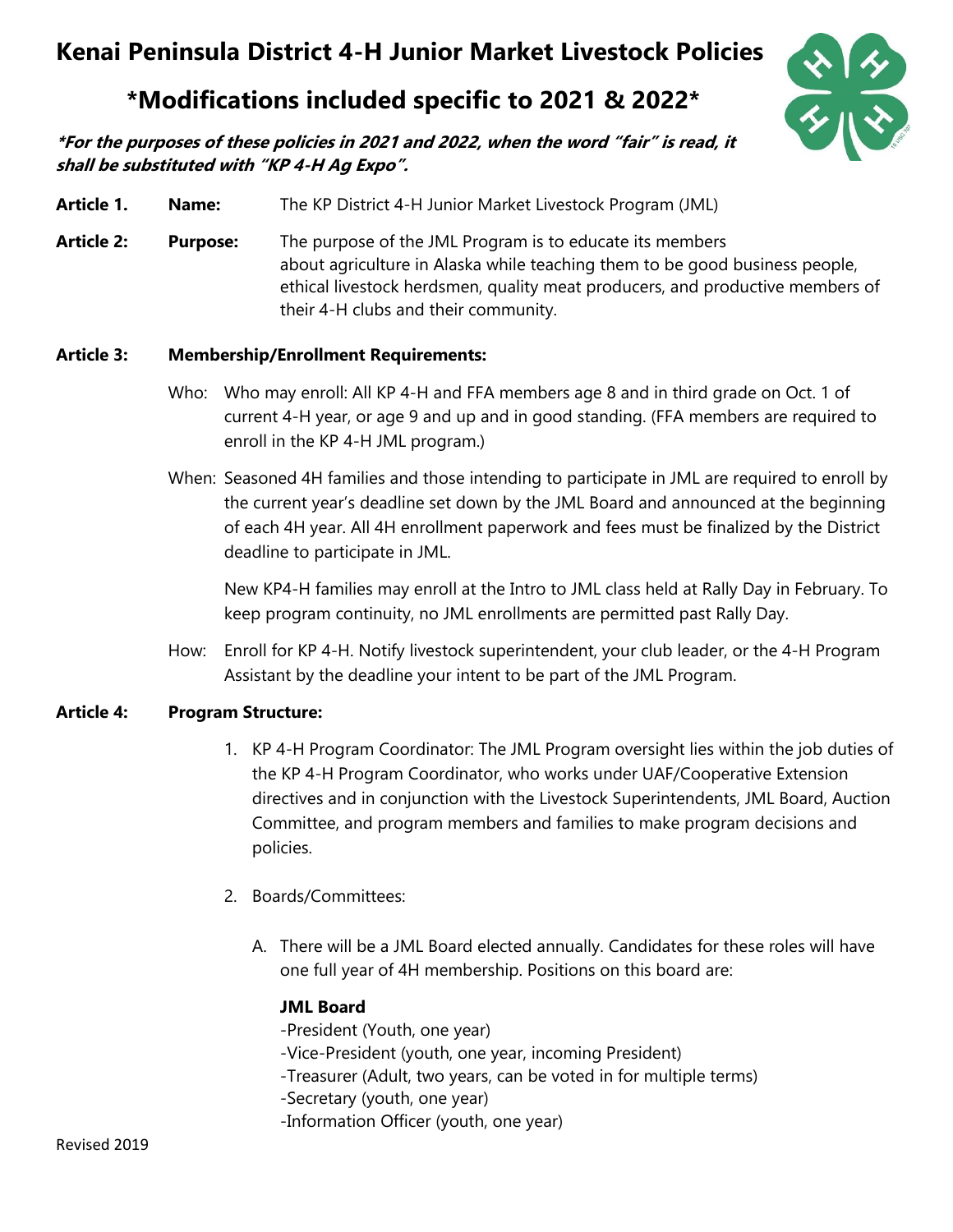B. There are standing committees who work alongside the KP 4-H Program Assistant and are to have their input and ideas heard and implemented as they make the best better in our programs.

#### **Superintendents**:

| Rob Barto           |
|---------------------|
| <b>Holly Malone</b> |
| Katie Reichert      |
| Rob Barto           |
| Casey Loop          |
| Katie Cooper        |
|                     |

#### **Auction Committee:**

Paul and Shonia Werner

- C. **Moderating Board:** When the rare occasion arises that a situation becomes beyond the scope and appropriateness of the JML Board, issues will be sent to the Moderating Board, a group of prior 4H parents and supporters who know the program well, love and care for our JML youth, and who will make difficult decisions when called upon.
- 3. Voting Policies:
	- A. All enrolled JML'ers in good standing and one parent or guardian per JML family who are in attendance at a meeting either in person or via audio/Zoom may vote on policy at that meeting.
	- B. Quorum must be met at each vote with 2/3 of the qualified voters being present either in person or via audio/Zoom.
	- C. Any interested party may request a policy-making meeting by directing a formal written request (electronic means are acceptable), and allowing a reasonable amount of notice for time to the JML Board or the KP 4-H Program Coordinator.
	- D. The KP 4-H Program Coordinator and the Livestock Superintendents will review the policies annually and make changes accordingly, following Robert's Rules to allow 30 days for review before putting to vote any amendments and/or changes.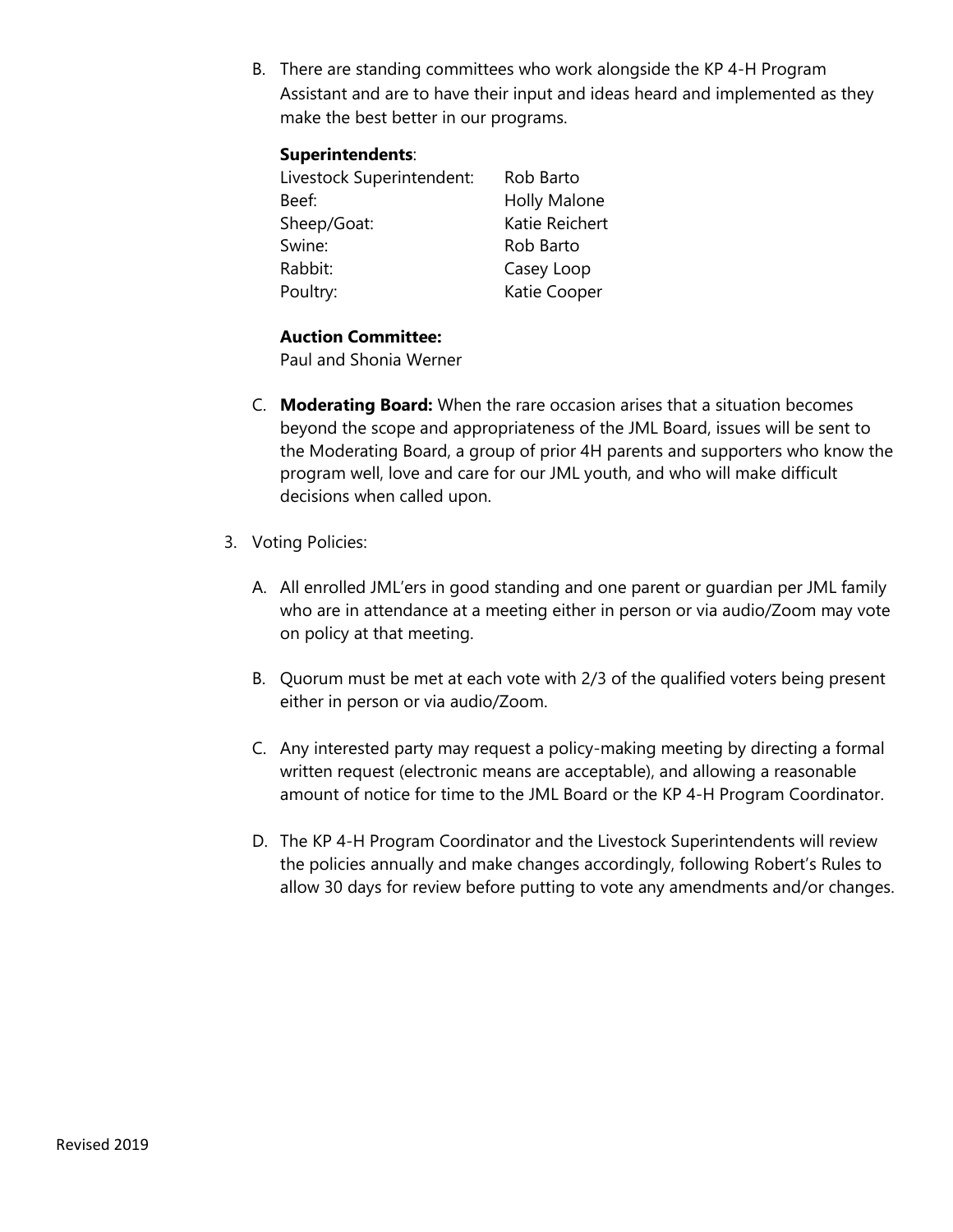Oct.: - Firroll in KP 4-H.

Nov.: The Annual JML kick-off event held between Nov-Jan. Date announced at beginning of 4H year, serves as official time for JML sign-ups. **\*No event in 2020-21**

Dec. 31: - Possession date: Heritage Turkey (Hatched Sept.-Dec.)

- Jan. 1 Possession date: Steer, Llama, Alpaca. (Born after 1/1 prior year)
- Feb: Feb: Feb: Possession date: Reindeer 02/01. (Born after 1/1 prior year)

-Annual KP 4-H Rally Day: brand-new families can sign up for JML. **\*No Rally Day in 2021.**

Mar: -Possession Date: Young Beef 3/15. (Born after 12/1)

-Annual Public Presentation Day Contest (optional) **\*Scheduled for May 2021**

Apr-May: -Salesmanship Class (required) – **\*In lieu of JML 101 for new JML members (typically held at Rally Day), an online JML 2021 class will be held for ALL JML members this year to give us time to regroup, onboard our new families, and look ahead toward Expo. Two options available: April: 10<sup>th</sup> @ 10:30 a.m. and the 22<sup>nd</sup> @ 6:30 p.m. This class is required and will count as one of your mandatory four workshops.**

> **\*All new JML'ers will be partnered with a seasoned JML'er for guidance in Salesmanship. You will meet with your Salesmanship buddy and Ms. Cassy for an online appointment the last week of April where you will learn about Salesmanship, our Expo Sponsorship options, and how to be more confident as you invite people to our auction when you start your business contacts in early May. Your salesmanship meeting is required and will also count as one of your mandatory four workshops**.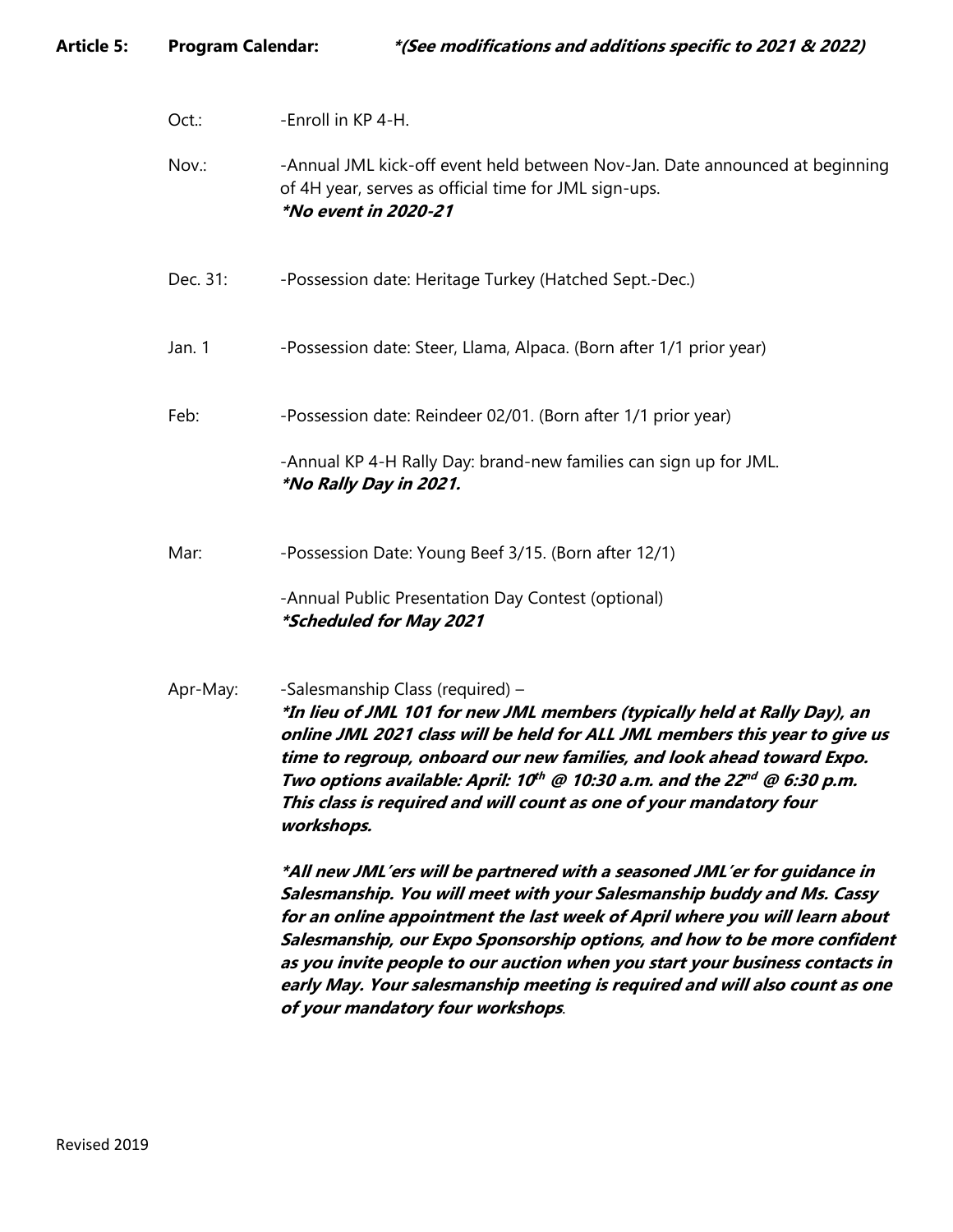| May:  | -Possession Date: 05/01<br>Swine, Goat, Lamb (Born after 1/1)<br>Goose (Hatched after 3/1)                                                                                                                                                                                                                                                                                                                                              |
|-------|-----------------------------------------------------------------------------------------------------------------------------------------------------------------------------------------------------------------------------------------------------------------------------------------------------------------------------------------------------------------------------------------------------------------------------------------|
|       | Turkey (Hatched after 3/20)<br>-Large Livestock Weigh-In Day (required for large stock)<br>*For 2021- all members will weigh animals at start of project at home, and<br>utilize heart girth formulas and weight tapes for the growing season 2021.<br>Official weight of animals taken at Expo Check-In.                                                                                                                               |
|       | -Business Contacts Distributed                                                                                                                                                                                                                                                                                                                                                                                                          |
|       | *New items in May for 2021:<br>1-Exhibit Entry Paperwork and cage/pen requests for Animal Projects will be<br>posted online 5/15 and are due by 5/31 (links will be posted and sent out)<br>2-All JML Paperwork from your JML 2021 Bundle is due to Ms. Cassy no<br>later than 5/31.                                                                                                                                                    |
| June: | -Possession Date: Ducks 6/15 (Hatched after 5/1)<br>*Possession Dates for 2021 & 2022: Ducks: June 1 (Hatched after 4/15)                                                                                                                                                                                                                                                                                                               |
|       | -JML Workshops<br>*For 2021 – while there will be some in-person, hands-on livestock<br>workshops this year, utilize online workshop opportunities too, and you'll<br>be able to find some at http://www.alaska4h.org/alaska-4-h-livestock.html.<br>Remember that workshops need to be pre-approved and you are<br>responsible for keeping a list of those you attend and that you let Ms. Cassy<br>know which ones you attend as well. |
|       | -Business Contact Check Day<br>*Modified for 2021 to individual appointments online over the course of the<br>month of June. Deadline and wrap up June 30.                                                                                                                                                                                                                                                                              |
| July: | -Possession Date: Chickens 7/1 (Hatched after 3/20)<br>*Possession Dates for 2021 & 2022:<br>Chickens: June 15 (Hatched after 3/5)                                                                                                                                                                                                                                                                                                      |
|       | -Possession Date: Rabbits 6/20 (9-12 weeks at auction)<br>*Possession Dates for 2021 & 2022:<br>Rabbits: 6/4 (no older than 12 weeks at auction)                                                                                                                                                                                                                                                                                        |
|       | -Record Book Check & Fair Paperwork Day (Required)<br>*For 2021, Record Book Check is with your club leader and needs to be done<br>by July 15th.                                                                                                                                                                                                                                                                                       |
|       | *Fair paperwork entry for animal projects will be from May 15-May 31 this<br>year and links will be posted online.                                                                                                                                                                                                                                                                                                                      |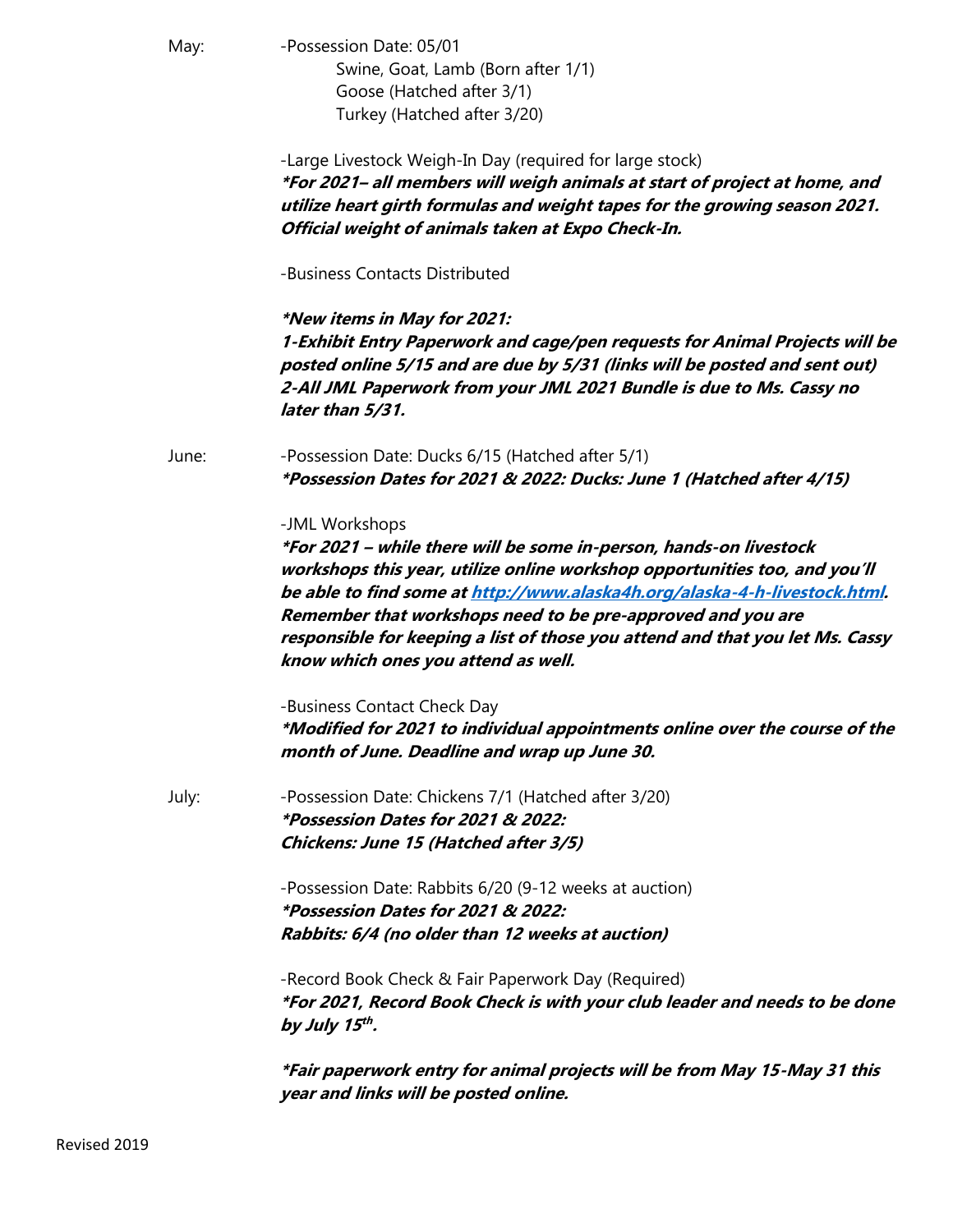-JML Workshops (year round, more during summer months) **\*See June note on workshops.**

**\*Note: During the first week of August in 2021 and 2022, KP 4-H will be hosting the KP 4-H Agriculture Expo at the Soldotna Sports Center. This event will replace our typical involvement in the KP Fair, and all livestock shows, 4-H exhibits, and the annual livestock auction will be held the weekend of the Expo. After evaluation and assessment of the Expo, future plans will be made and policies adjusted if necessary.** 

Aug: Fair Work Day (two scheduled, one required) **\*For 2021 and 2022: Scheduled work days will be 1) Expo set up day and 2) Expo tear down day Each JML member will choose one to participate in.**

> -Animal Check-In, Thursday directly prior to KP Fair **\*For 2021 and 2022: Thursday, Aug 5, 2021 Thursday, Aug 4, 2022**

-KP Fair, 3<sup>rd</sup> weekend in August **\*For 2021 and 2022: KP 4-H Ag Expo – 1 st weekend in August**

-KP 4-H JML Auction, Saturday of Fair **\*For 2021 and 2022: Saturday of Expo Saturday, August 7, 2021 Saturday, August 6, 2022**

-Meat Distribution, week following Fair (required)

-Industry Appreciation Day, Saturday following Fair

Sept: Faccord Book due (required w/ JML paperwork completed.)

## **Article 6: Paperwork Requirements:**

**Intent to Sell –** To the office no later than Possession Date of JML animal. For large livestock, include a photo of the JML project animal/s. Late possession of ANY animal is an issue to be addressed by the Moderating Board before Possession Date.

**JML Policies Agreement –** To the office no later than the Possession Date of JML animal.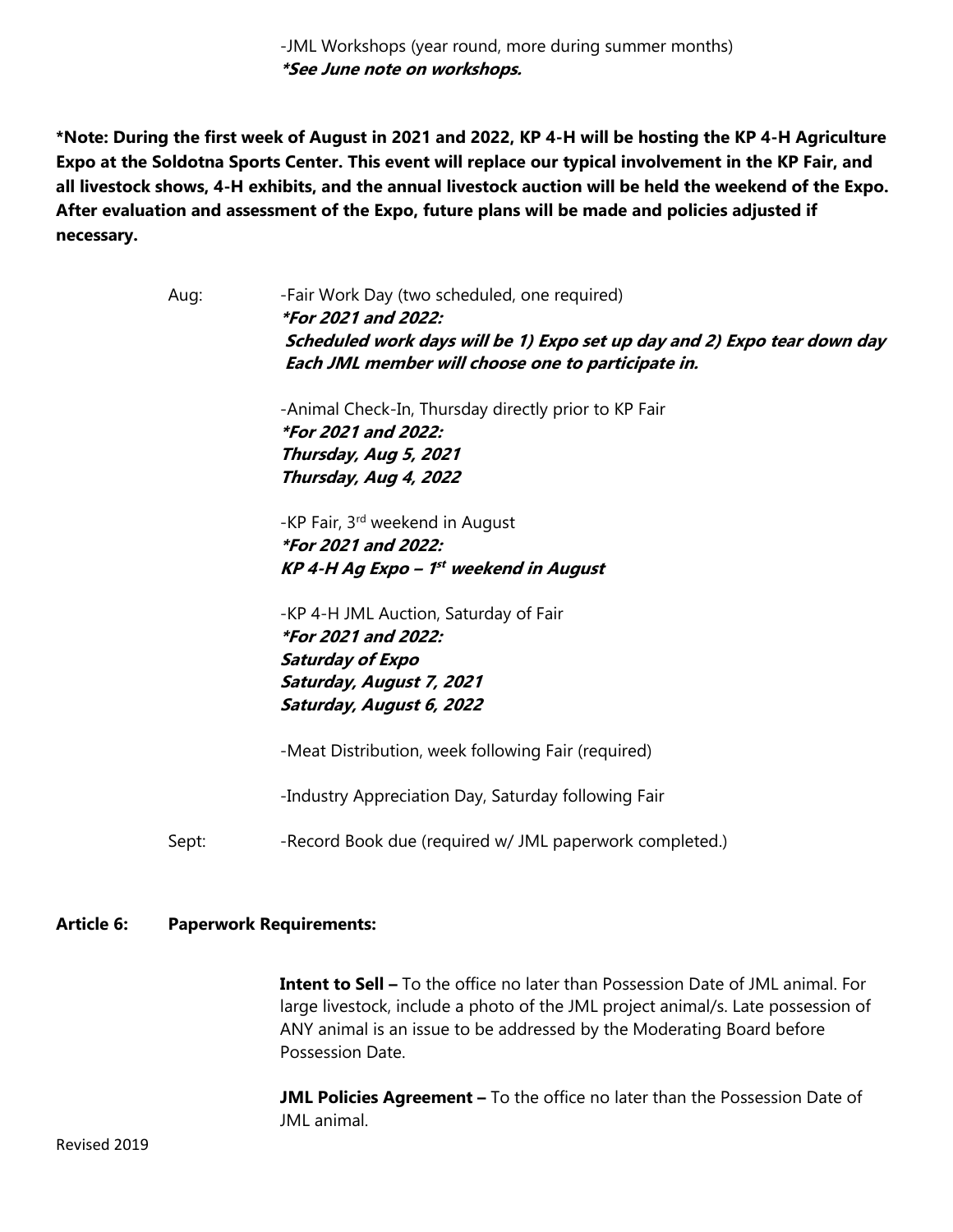**Ethics –** Completed at Salesmanship class, signed by club leader, Livestock Superintendent, or KP 4-H Program Assistant.

**\*All above paperwork will be delivered to each family digitally and included in a "JML Bundle" for 2021. This method may be adopted as the norm in future years after assessment of 2021. In addition to the above paperwork, an "Expo Expectations" form will also be included in the JML Bundle.** 

**Business Contact Paperwork –** Turned in at Business Contacts Check Day after all assigned business contacts are completed.

**Record Book Check –** Six Things Learned/Project Highlights checked by Record Book judge at Record Book Day in July.

**\*Business Contact Check and Record Book Check will look a little different this year, but the format has not been established as of yet. All information will be announced once a plan is in place, but we are most likely looking at digital check-ins for 2021 as we did in 2020.**

**Rate of Gain –** Complete form w/ starting weight, Weigh-In Day weight, weights during the growing season, and fair weight. Calculate ROG and keep form in record book w/ JML forms.

**Record of Vaccination –** Kept in Record Book. Must contain proof of vaccination and Name of Vaccine, Manufacturer, Lot number, Expiration Date, Date vax given, who administered the vax.

**Announcer Forms –** Form to be read at the auction about you and your JML animal. Distributed at Records Check Day and at Fair Check-In

## **\*As in 2020, the 2021 Announcer Form will be available online and uploaded to a Google folder for Ms. Maya, our auction announcer. This information will be advertised well in advance.**

**Thank you notes –** Compiled at or brought to Fair, personal notes to buyers and add-ons for the purchase and add-ons to your animal. **\*Thank you notes will be due to the 4-H office by Aug. 15.**

**Record Book –** All JML members are required to have their record book checked at Record Book Check Day in July, and will need to display at the very least, their Project Highlights and Six Things Learned in their Livestock Project Insert. This is a requirement to exhibit at the fair and sell at the auction. They will submit their completed record book at the end of the 4-H year. Books will include an AK General Record Book along with a Livestock Project Insert.

**\*Record Book Check will be with club leaders in 2021 as it was in 2020. All other requirements remain the same.**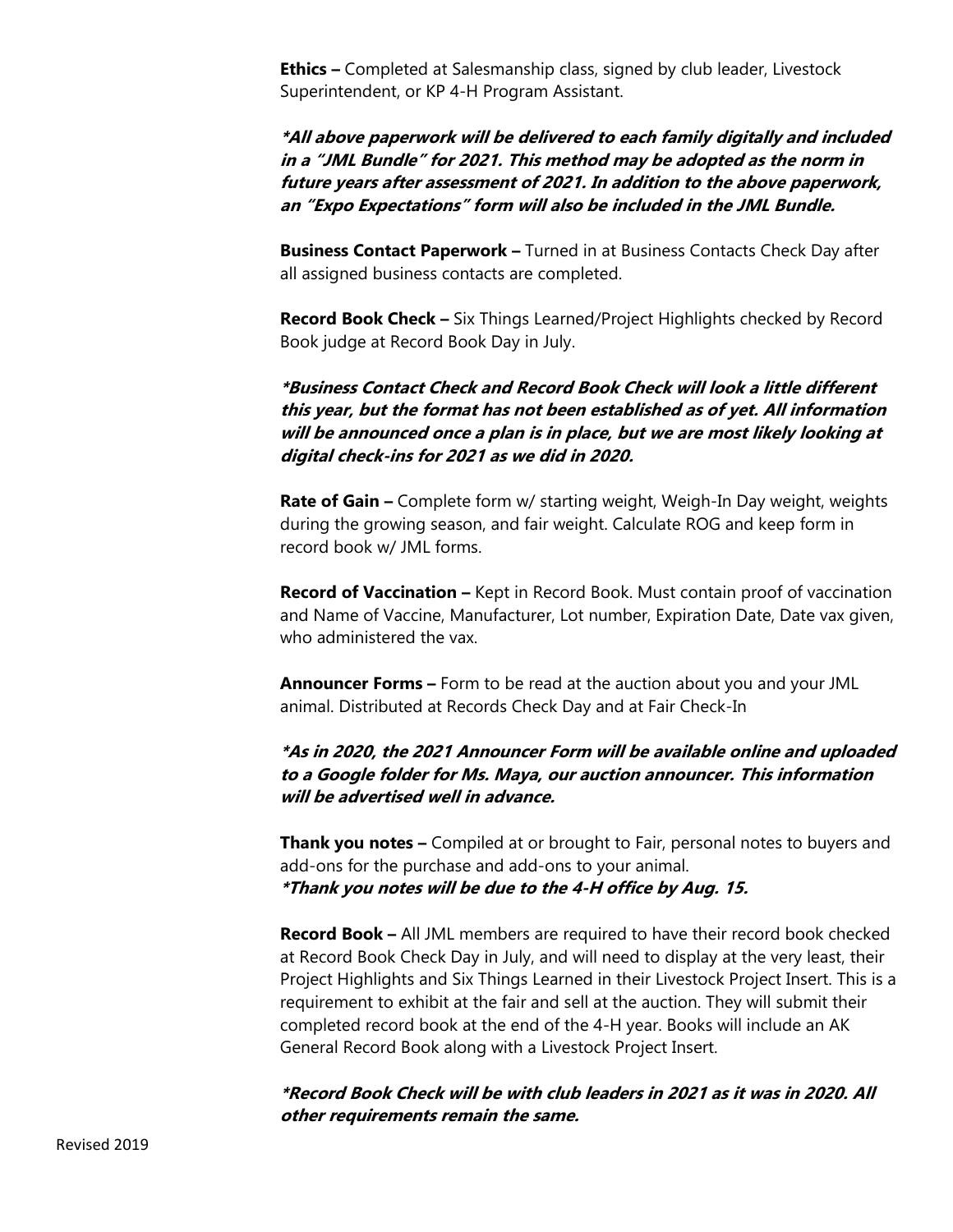### **Article 7: Program Requirements:**

It is the requirement of all JML members to raise a healthy, well-cared for, disease-free animal and to deliver the very best product the JML member can for our buyers. By following 4-H guidelines, adhering to the guidance of their 4-H livestock superintendents, and being a responsible and ethical animal grower, the overall expectation is that all JML animals reach the fair in the very best condition they can be, and will be sold as a quality product that our JML members can stand behind, and that our 4-H'ers will be well-rounded in their project areas, and invested in the JML program and the fair, all of the things which come together to provide them an opportunity to sell their animal at the JML auction. In order to obtain these expectations, certain standards are required:

**Weigh-In –** It is the JML'ers responsibility to have his/her JML large livestock animal/s weighed at JML Weigh-In Day in May. The animal will be ear tagged and vaccinated (if not already) at Weigh-In Day as well. This event is a requirement to auction at the fair. Small stock may be weighed at possession by the JML'er, or the JML'er may start at 00 oz./lb. on DOB of animal. At fair check-in day, both large and small stock are required to weigh-in. KEEP YOUR WEIGH-IN FORMS!

> **\*Weigh-In for large livestock will include the 4-H'er weighing their animal on possession date and recording this weight as their animal's start weight. 4-H'ers will be encouraged to utilize heart girth measurement methods, weight tapes, and weigh station weights to determine their animal's rate of gain over the growing season. Official weights of animals will be taken at livestock check-in day at Expo.**

- **Withdrawal -** JML participants have an obligation to produce uncontaminated and healthy meat. Withdrawal times on all medications, dewormers, and feed must be strictly adhered to. It is the responsibility of the JML'ers to read and check all feed, medicine, wormer, and warning labels for appropriate withdrawal times and record med administration and info in your animal's record. When in doubt, a call to the appropriate superintendent or KP 4-H Coordinator is necessary.
- **Workshops –** In order to auction at the fair, each JML member is required to attend at least four educational market livestock workshops during their JML project year. In keeping with the purpose of the JML Program, workshops educate members about agriculture, and teach how to be good business people, ethical livestock herdsmen, quality meat producers, and productive members of their 4-H clubs and their community. Workshops are at least an hour long. Between 12 and 18 workshops are offered each year in the KP District.

Workshops need to be pre-approved by the KP 4-H Program Coordinator in order to count as one of the four approved. Examples of educational workshops are as follows:

**-**Rally Day (one workshop total) **-**Salesmanship class (required) **-**Herdsmanship workshop **-**Rate of Gain workshop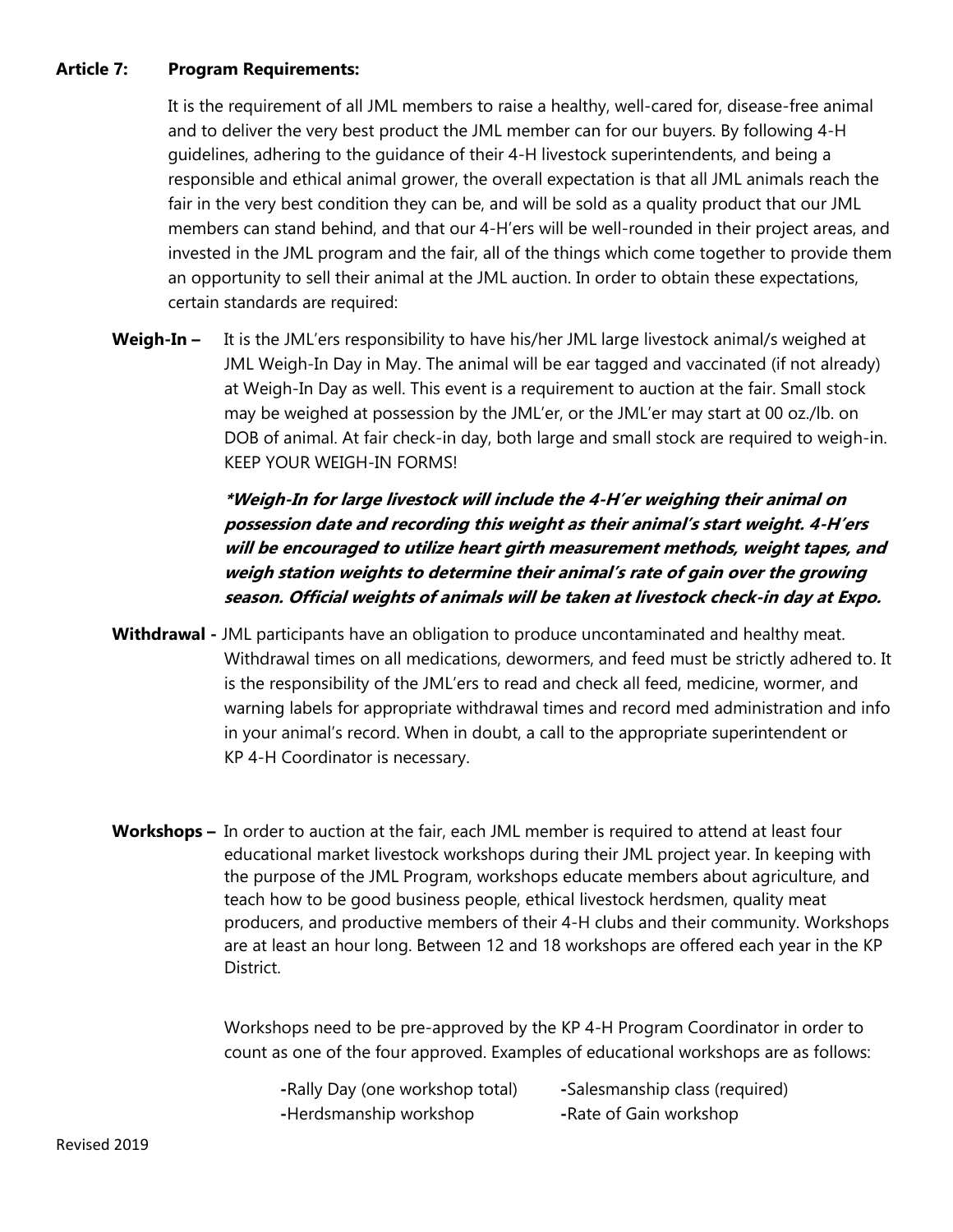- -Store Promotion **-Doing a public presentation related to JML**
- -Meat Cutting Workshop Farm Tour
- 

-Poultry processing workshop -Completed 4-H curriculum book

**-**Touring a commercial farm (attendance sheet from farmer)

**-**Mentoring a new JML member (approved by KP 4-H Program Coordinator)

# **\*Virtual workshop opportunities will be posted during 2021 in addition to inperson events. Any workshops listed on the Alaska 4-H Livestock Page will be accepted as one of your requirements, but you are responsible for getting the name, date, subject, and what you learned to the Program Coordinator prior to the livestock sale.**

**Work Day –** At least two work days will be planned at the KP Fair. It is a requirement that every JML'er attend one. In the difficult event that you are unable to attend one of the scheduled days, arrangements will need to be made with the KP 4-H Program Coordinator on how to fulfill this requirement. A parent or designated guardian must accompany each JML member under the age of 16 to the fair workday.

> **\*Two work days will be scheduled for 2021: Wed. Aug. 4 th (Expo Set Up) Mon. Aug. 16 th (Expo Tear Down) All JML'ers are required to take part in one of these days.**

#### **Article 8: Business Contacts:**

1-To insure we have a well-attended auction full of local 4H supporters and bidders, each JML'er will be assigned a maximum of eight business contacts and will be required to make a business contact with each one that they are assigned.

2-In the event of multiple JML members per family, there will be no more than twentyfive business contacts assigned for that family.

3-If a JML member would like to contact a business not assigned to them, they must first contact the KP 4-H Program Coordinator to make sure the business has not already been assigned or contacted by another JML'er.

4-All JML'ers must have all business contacts complete and submit completed paperwork no later than the second business contact check. There is no extended deadline for business contacts.

**\*Business Contact 2021 Orientation will be held by way of meeting online with a seasoned JML'er and the 4-H Program Coordinator in late-April. Contacts will be assigned in early May and in late June, JML'ers will meet again with the 4-H Program Coordinator for a final Contact Check. Contacts in 2021 may be digital only, in-person only, or most likely, a combination of both as we move into the next phases of the UAF Covid policy. All JML'ers will be kept in the loop as to expectations, but as always, contacts are of extreme importance and commitment from all JML'ers is a necessity!**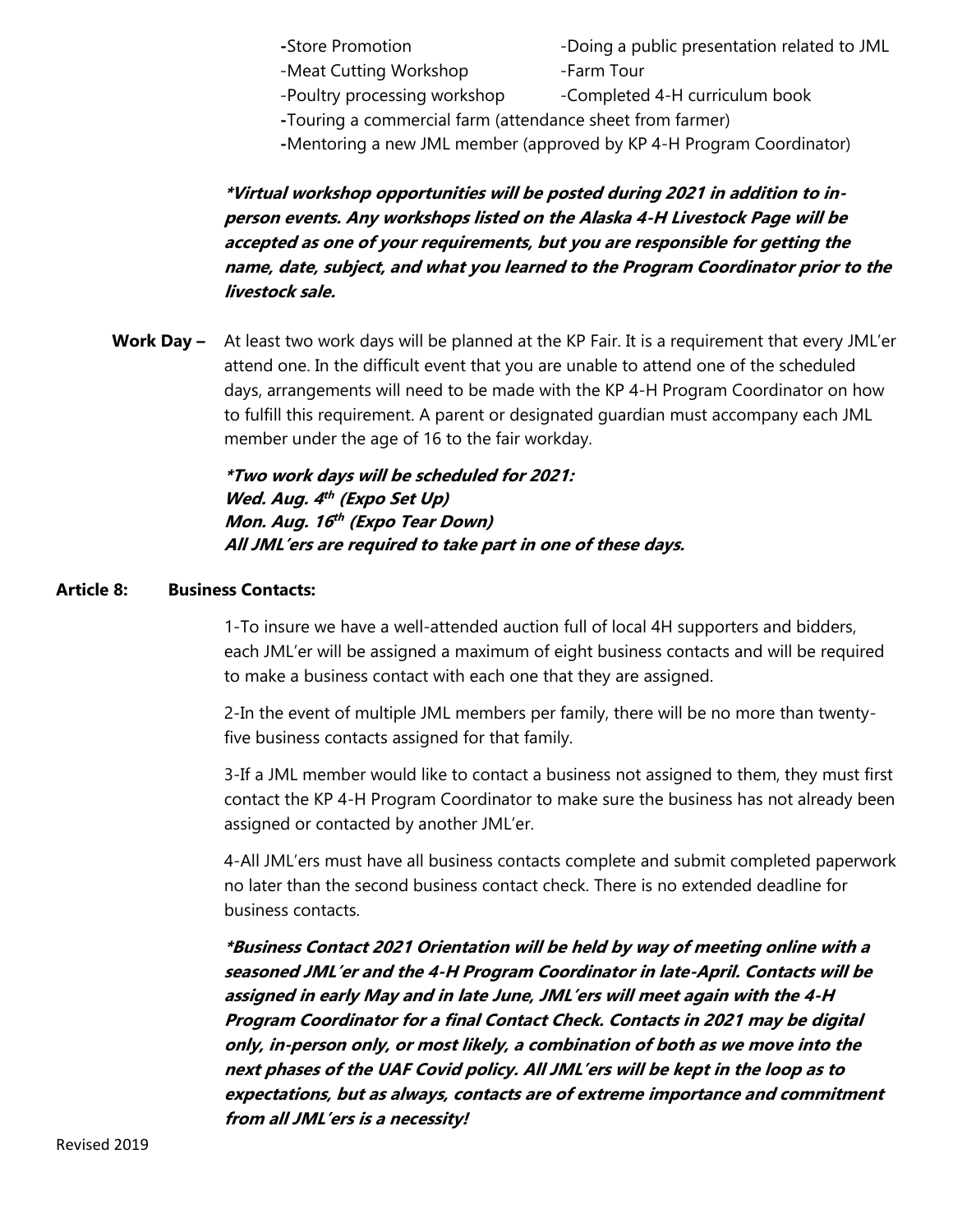#### **Article 9: Requirements at Fair:**

1-All animals (market or non-market) attending Fair need to be dehorned and castrated (males). Castrating and dehorning will be performed in sufficient time to allow for complete healing or they will not be allowed at Fair. In the case where horns or antlers are an integral part of the species, or breeding animals are concerned, the JML'er needs to coordinate with their barn superintendent and the livestock superintendent at least 30 days prior to the fair to discuss request approval.

2-Check-In Day:

A-A vet check at the fairgrounds is required for Fair Check-In Day.

B-All animals will be weighed in after passing vet check.

C-Weigh-In is supervised by barn superintendents and/or the livestock superintendent.

D-The JML animal's vaccination records need to be on the grounds at the fair.

E-Steers must be moved on the grounds and in the show ring with a chain halter.

3-All JML'ers much be present for the duration of the fair.

4-Participation in Herdsmanship and exhibiting in Showmanship are required for all JML'ers.

5-Conformation:

A-If a JML'er has more than one market animal (maximum of two allowed for JML), after conformation judging, the JML'er must designate which will be their auction animal and notify the Auction Committee immediately.

B-No animals taking a white ribbon will be allowed to sell at the JML Auction.

C-Minimum weights for both small and large livestock must be met to participate in the auction.

D-In the case of a club market animal, the club will designate a JML'er to show the animal in conformation.

6-Showmanship:

A-Any 4-H member with a livestock project can compete in showmanship.

B-Dress code for showmanship is black jeans or dress pants, white long-sleeved button-up shirts, dark boots, and a subtle touch of 4-H green.

C-It is not required that JML'ers show the same animal they are marketing, but it is required to be the same species they are auctioning, and it must be their own animal.

D-The 4-H member who wins Grand Champion showman for their species is eligible for Round Robin.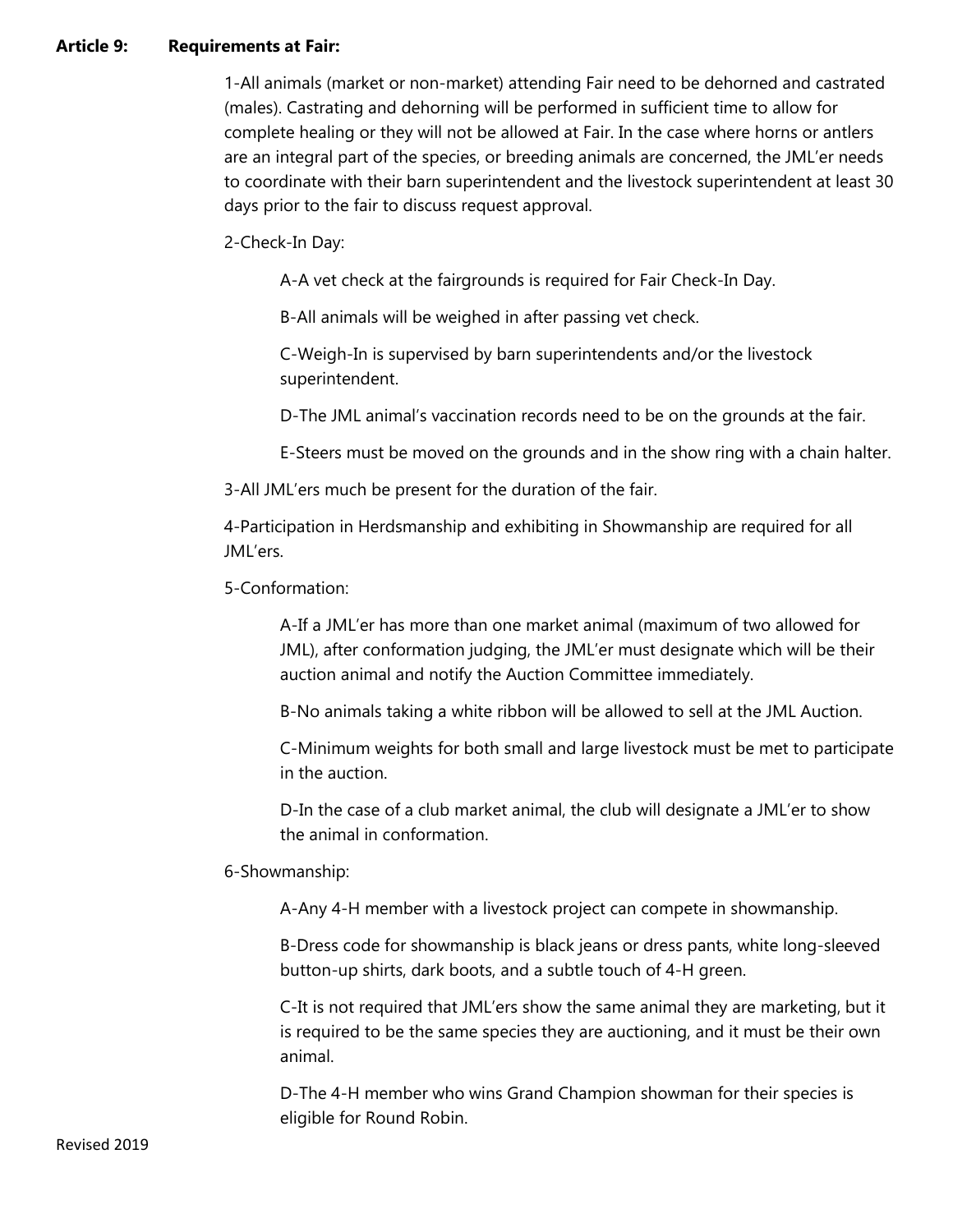E- If a 4-H'er is the only showman in their class and/or division, they are not automatically qualified for Round Robin. They must be awarded Grand Champion showman to be eligible to compete in Round Robin.

F-If a 4-H'er wins Grand Champ in more than one species, they will choose which species they wish to enter Round Robin with, and the Reserve Champ in the species the Grand didn't choose will be eligible to compete.

G-Market Beef and Dairy Beef are considered two separate classes for Round Robin.

H-Meat Goat and Dairy Goat are considered two separate classes for Round Robin.

7-Barn Duty: KP 4-H has a standing agreement with the fair that we will maintain supervision of our animals and our barns during all the hours the fair is open. To fulfill this requirement, each JML'er and a parent/guardian are required to sign up for and complete two barn duty time slots. This is a non-negotiable issue, and any changes to the sign-up sheet must be approved by the barn superintendent or livestock superintendent in advance of your assigned barn duty time. In the unavoidable circumstance that you cannot make your barn duty, YOU are responsible for finding a replacement and notifying your superintendent prior to your assigned time.

**\*The requirement for Ag Expo will be one (1) barn duty time slot and one (1) time slot at the Barn Booth The Barn Booth will be a booth set up near the entry to the animal exhibits. 4-H'ers and parents at this booth will help orient visitors to the "Barn" at Expo, and be a representative of KP 4-H.**

#### **Article 10: Auction:**

1-Each JML'er (or club) may auction only one large livestock entry or one small stock entry at the KP Fair.

2-All club animals to be auctioned will be placed in auction order of conformation awards after individual JML'ers. One club per year will be allowed to auction, and clubs will be chosen on a first come, first served basis. Clubs won't be allowed to auction in consecutive years unless at the discretion of the Moderating Board.

3-One Community Service Animal/Animal Pen may be raised each year for a community service cause. An individual or club will raise this animal at their own expense. This animal will be sold first in the Order of Auction. The recipient will be agreed upon by the JML Board at the business meeting prior to the animal's possession date.

4-At the JML auction, no minimum bid is required for purchasing a market animal. Families have the option of bidding on their own animals. If the family is the highest bidder of their own animal, the payment may be waived.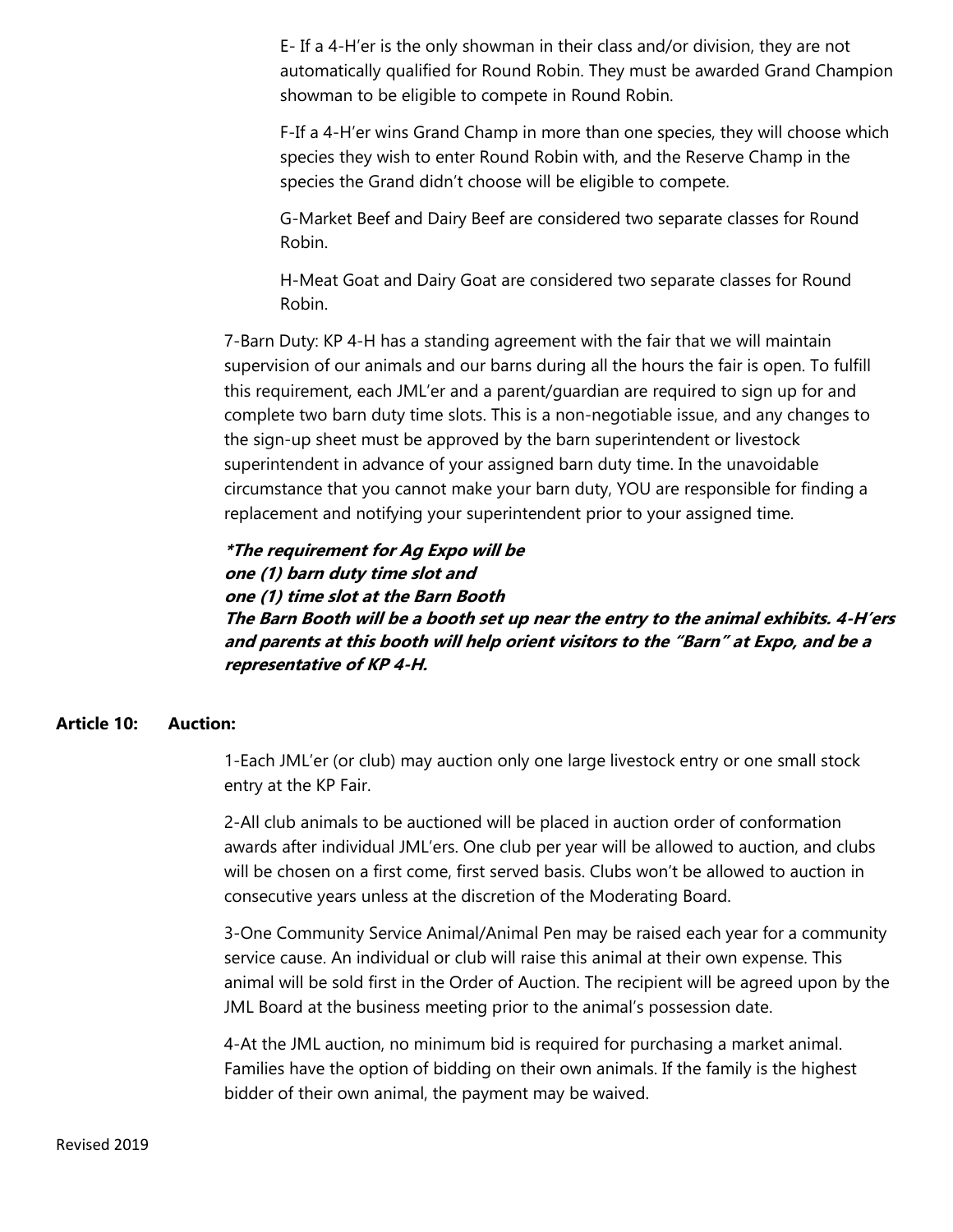5-The JML Program will have first choice in buying back animals at market prices from the buyer who does not want the animal they purchased. JML will use this meat for promotions.

6-Immediately following the auction, JML'ers are required to

A) have their photo taken with their animal and their buyer. If the buyer isn't present, a photo with the JML'er and their animal will still be taken.

B) All JML'ers will assist with the Buyers' BBQ the afternoon following the auction.

C) Complete their barn duty. These are non-negotiables; everyone is needed to make the afternoon following the auction a smooth-running day.

## **\*Schedules and flow for Photos, BBQ, and Barn Duty are modified for Expo 2021 and 2022.**

#### **Article 11: Finishing the Project:**

1- Transport, Slaughter & Distribution:

A-If a JML'er's animal is required to be transported to the USDA slaughterhouse, a portion of their livestock sale check will be deducted for transport fees. \$15 plus ten cents per pound of their animal will be deducted to cover fuel for the drivers.

B-If a trailer other than the JML'ers is used to transport the JML'ers animal, the cleanup of said trailer is the responsibility of the JML'er.

C-JML'ers choosing to have their animal transported to the slaughter house by way of the arranged driver recognize and agree to hold harmless the driver, JML, and the 4-H program for any damages or loss incurred during transportation. JML'ers acknowledge this release of liability by signing these policies and procedures.

D-A JML'er wishing to transport their own animal must have it to the slaughterhouse in a timely manner to allow for said animal to be processed with the rest of the KP 4- H animals.

E-Buyers who purchased large livestock that are not required to be slaughtered at a USDA facility **may** have the option of having their animal slaughtered on the grounds. Those animals will be processed to the buyer's specification at the butcher shop of the processor who slaughtered for KP 4-H.

F-Each JML'er is responsible for being part of meat distribution day, which happens the week after fair. The meat that was sent to the USDA slaughterhouse is sent back and needs to be distributed to the processors the buyer of each animal specified. Every JML needs to a) be at meat distribution day or b) send a delegate.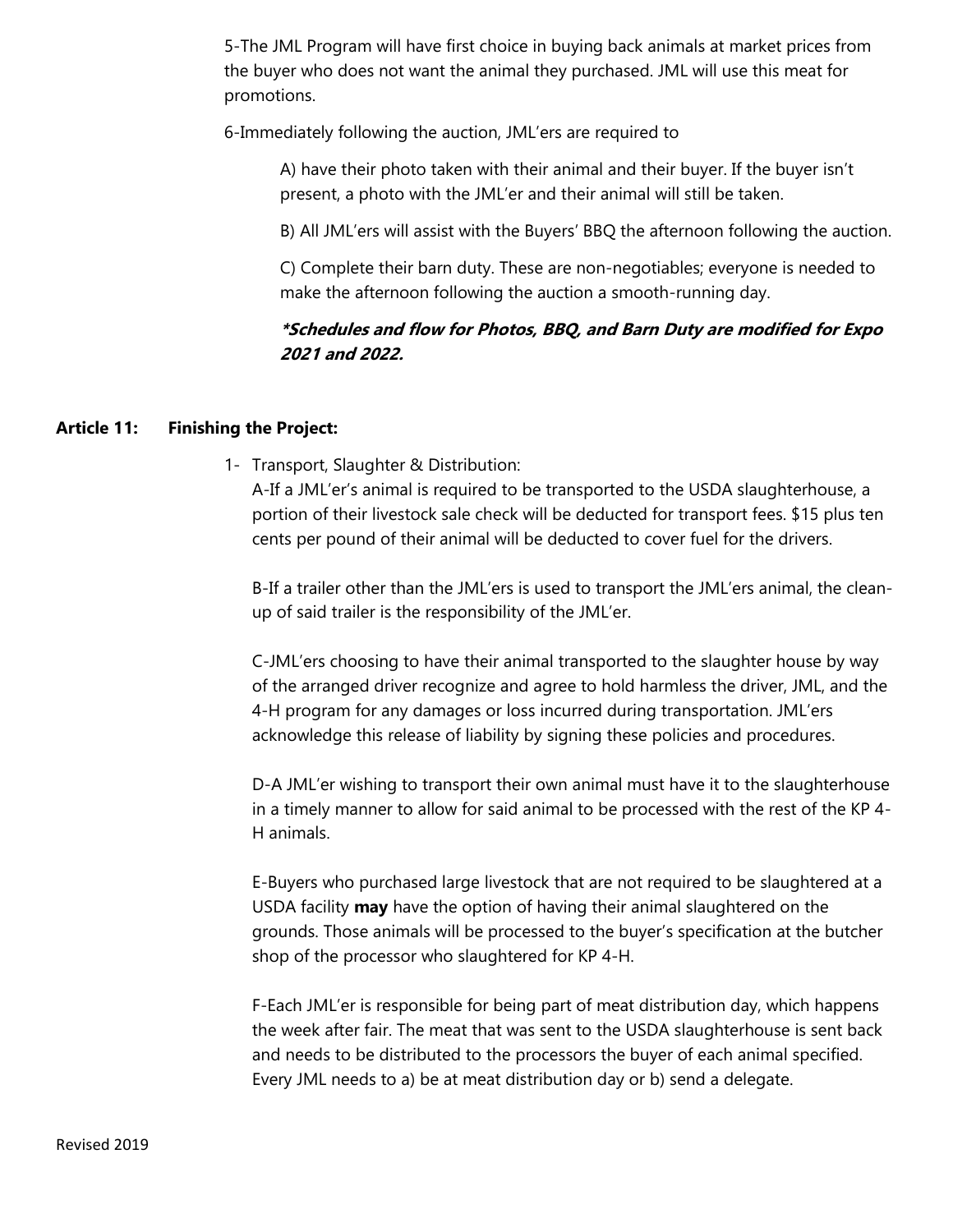G-In the instance of small stock, the JML'er is responsible for butchering and dressing the animals to the buyer's specifications, and packaging and delivering the meat to their buyer within two weeks of the auction.

**\*Arrangements for local butcher will look different in 2021 and 2022, and may involve all animals going to MMMS for slaughter, or the animal going home with the 4-H'er, to be transported the week after the sale to a designated farm for slaughter. These arrangements will be made and announced in advance of Expo so that families know what to expect.**

2. Record Books & Checks

A-Every JML'er must complete an Alaska 4-H Record Book along with a Livestock Project insert. All financials, rate of gain, and medical record forms need to be thoroughly documented in the Livestock Project. Record books must be turned in to the JML'ers 4-H club leader by the end of the year deadline in order for the JML'er to receive their check for their market animal.

B-All JML'ers are encouraged to attend the KP 4-H Annual Awards Banquet where all district 4-H'ers receive awards for their year of hard work, and where JML'ers receive their check for their market animal.

*UA is an AA/EO employer and educational institution and prohibits illegal discrimination against any individual: [www.alaska.edu/nondiscrimination/](http://www.alaska.edu/nondiscrimination/)*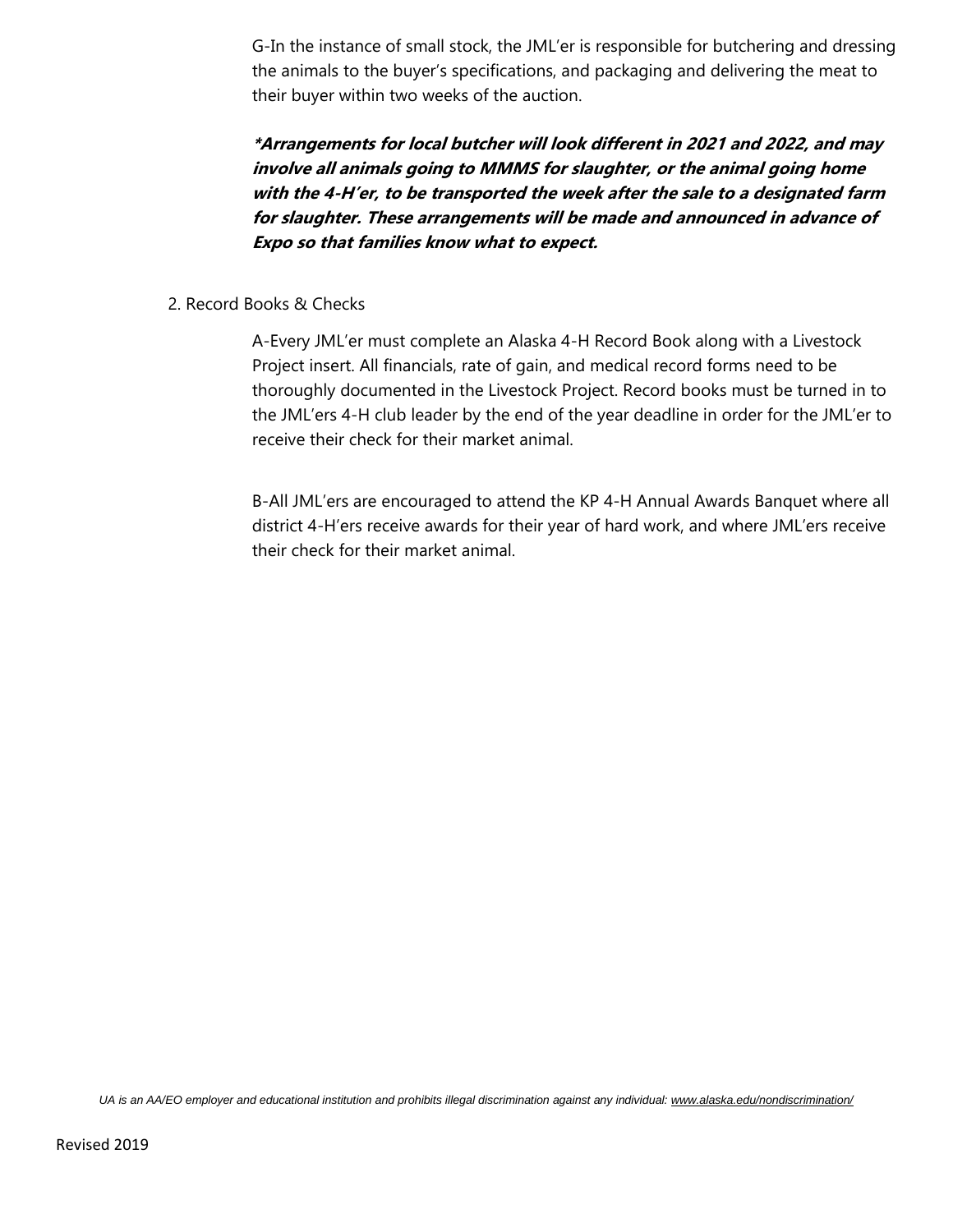# **KP 4-H JML Animal Possession Dates, Age, and Weight Requirement – Traditional Dates and Special Adjustments for 2021 and 2022 Sales –**

|                                                             | <b>Possession</b><br>Date for 2022                                       | <b>Traditional</b>                            |                                                    |                                                                                              |
|-------------------------------------------------------------|--------------------------------------------------------------------------|-----------------------------------------------|----------------------------------------------------|----------------------------------------------------------------------------------------------|
| <b>Animal</b>                                               |                                                                          | <b>Possession</b><br><b>Date</b>              | <b>Age of Animal</b>                               | <b>Weight. Limit/Other</b>                                                                   |
| <b>Prospect Calves (Steers)</b><br>Not for market this year | January 1                                                                | January 1                                     | Under 12 months of age (1<br>year) at time of show | N/A                                                                                          |
| <b>Finished Beef/</b><br><b>Market Steer</b>                | January 1                                                                | January 1                                     | Born after January 1 prior year                    | Steers & heifers: 900 lb. min. @ sale.<br>Must be dehorned and castrated;<br>>48" in height. |
| <b>Feeder Beef</b>                                          | March 15                                                                 | March 15                                      | No older than $8\frac{1}{2}$ months                | Minimum: 450 lb. @ fair. Must be<br>dehorned and castrated.                                  |
| <b>Finished Beef/</b><br><b>Miniature Market Steer</b>      | January 1                                                                | January 1                                     | Born after Jan. 1 prior year                       | Steers & heifers: 700 lb. min. @ fair.<br>Must be dehorned and castrated.<br><48" in height. |
| <b>Alpaca</b>                                               | January 1                                                                | January 1                                     | Born after Jan. 1 prior year                       | 110 lbs. min                                                                                 |
| Llama                                                       | January 1                                                                | January 1                                     | Born after Jan. 1 prior year                       |                                                                                              |
| <b>Reindeer</b>                                             | February 1<br>(encourage youth to get<br>animal as early as<br>possible) | February 1                                    | Born after Jan. 1 prior year                       | 160 lbs. minimum weight                                                                      |
| Goose                                                       | April 15<br>(hatched after Feb 15)                                       | May 1                                         | Hatched after March 1                              | 10 lbs. minimum weight                                                                       |
| <b>Turkey</b>                                               | April 15<br>(Hatched after March 5)                                      | May 1                                         | Hatched after March 20                             | 20 lbs. minimum weight                                                                       |
| Lamb                                                        | May 1<br>(encourage youth to get<br>animal as early as<br>possible)      | May 1                                         | Born after January 1                               | Ewes & castrated lambs<br>90 lb. minimum weight-140 lbs.<br>Must be slick shorn              |
| Goat                                                        | May 1<br>(encourage youth to get<br>animal as early as<br>possible)      | May 1                                         | Born after January 1                               | Wethers/doelings (11/5/05)<br>45 lbs. minimum weight                                         |
| <b>Swine</b>                                                | April 15<br>(encourage youth to get<br>animal as early as<br>possible)   | May 1                                         | Born after January 1                               | Gilts & Barrows<br>180 lb minimum weight-280 lbs.                                            |
| <b>Ducks</b>                                                | June 1<br>(hatched after April 15)                                       | June 15                                       | Hatched after May 1                                | Pen of 3, total weight of all 3 being<br>12 lbs. minimum weight                              |
| <b>Rabbits</b>                                              | June 4                                                                   | June 20                                       | No older than 12 wks @ sale                        | Pen of 3 weighing 3-5 lb. each                                                               |
| <b>Chickens</b>                                             | June 15<br>(Hatched after March 5)                                       | July 1                                        | Hatched after March 20                             | Pen of 3 weighing 4 lb. min each                                                             |
| <b>Heritage Turkey</b>                                      | Sept. - Dec. of<br>prior year                                            | Sept. - Dec. of<br>prior year                 | 1 year                                             | 10 lb. minimum weight                                                                        |
| <b>Game Birds</b>                                           |                                                                          | Species vary. Contact Poultry Superintendent. |                                                    |                                                                                              |

Rev Feb 2021: Livestock Superintendents & CR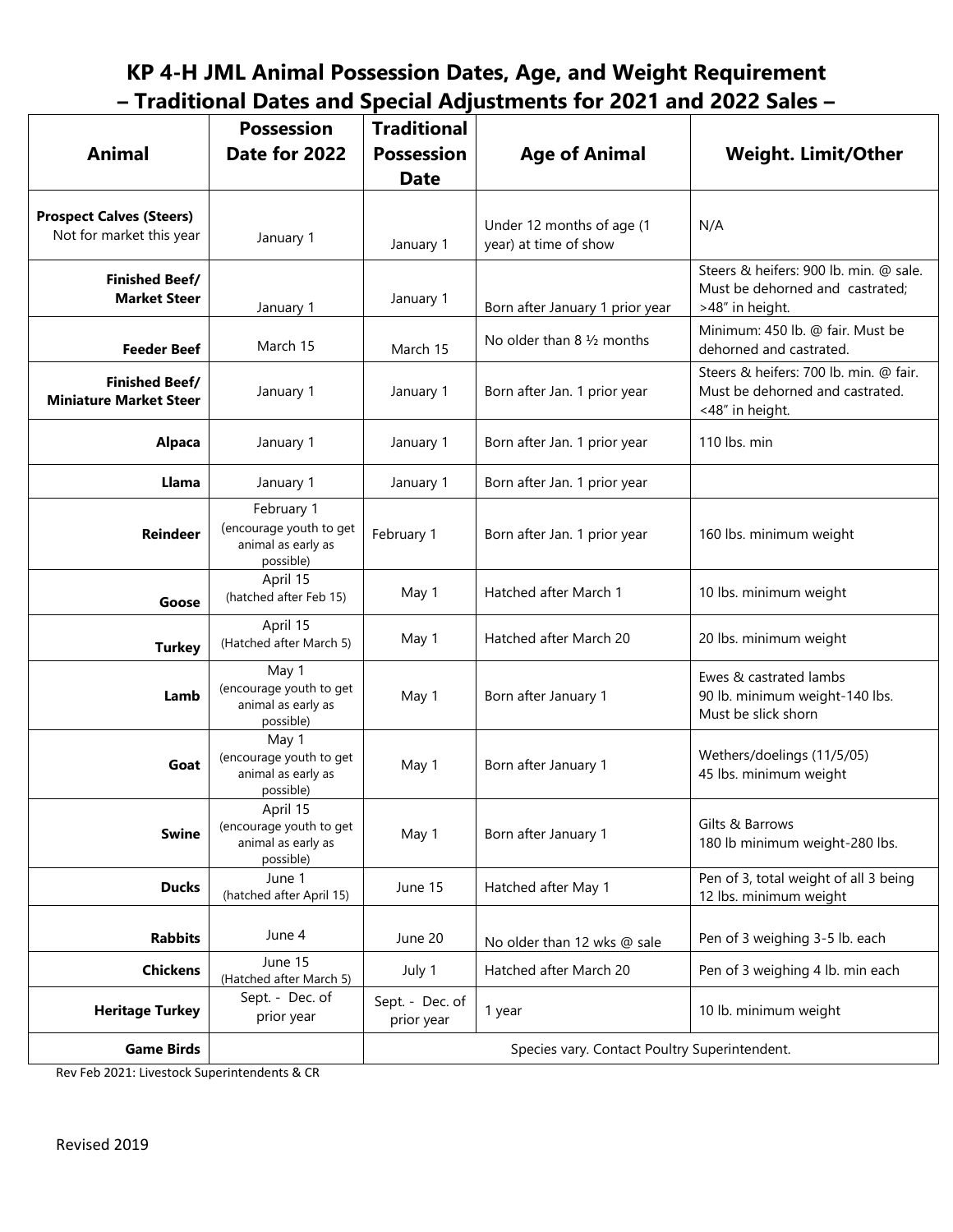# Kenai Peninsula District 4-H JML Program Vaccination Guidelines and Animal Vaccination Record



Cattle and Bison – Suggested IBR-Bovine rhinotracheitis BVD-Bovine Virus Diarrhea P13-Parainfluenza 3 BRSV-Bovine Respiratory Syncytial Virus

Swine – Required Erysipelas – Two shots three weeks apart. Erysipelas is a state-required vaccine for hogs.

Sheep and Goats – Suggested Clostridium Perfringes Type C and D Tetanus

Things the vet will look for on Check-In Day:

-Animals should be free of warts (especially on beef). -External lymph nodes will be checked for enlargement (especially on sheep and goats) -Infectious or contagious disease to include external parasites (for example, lice) -Clinical signs of dermatitis (ringworm).

You should have the animal in the best physical shape prior to going to the fair. This includes good nutrition, vaccinations, and parasite control. These precautions will enable the animal to have a strong immune system and avoid getting ill when they are exposed to the other animals and the stress of being away from home and at the fair.

## **\*This form will serve as your official vaccination record. Complete the information, keep it in your record book, bring it to fair with your animal/s! \***

| Name of vaccine:         | Manufacturer:           |       |
|--------------------------|-------------------------|-------|
| Lot Number:              | <b>Expiration Date:</b> |       |
| Vaccine administered by: |                         |       |
| Name of animal/s:        | Ear tag number/s:       | Date: |
|                          |                         |       |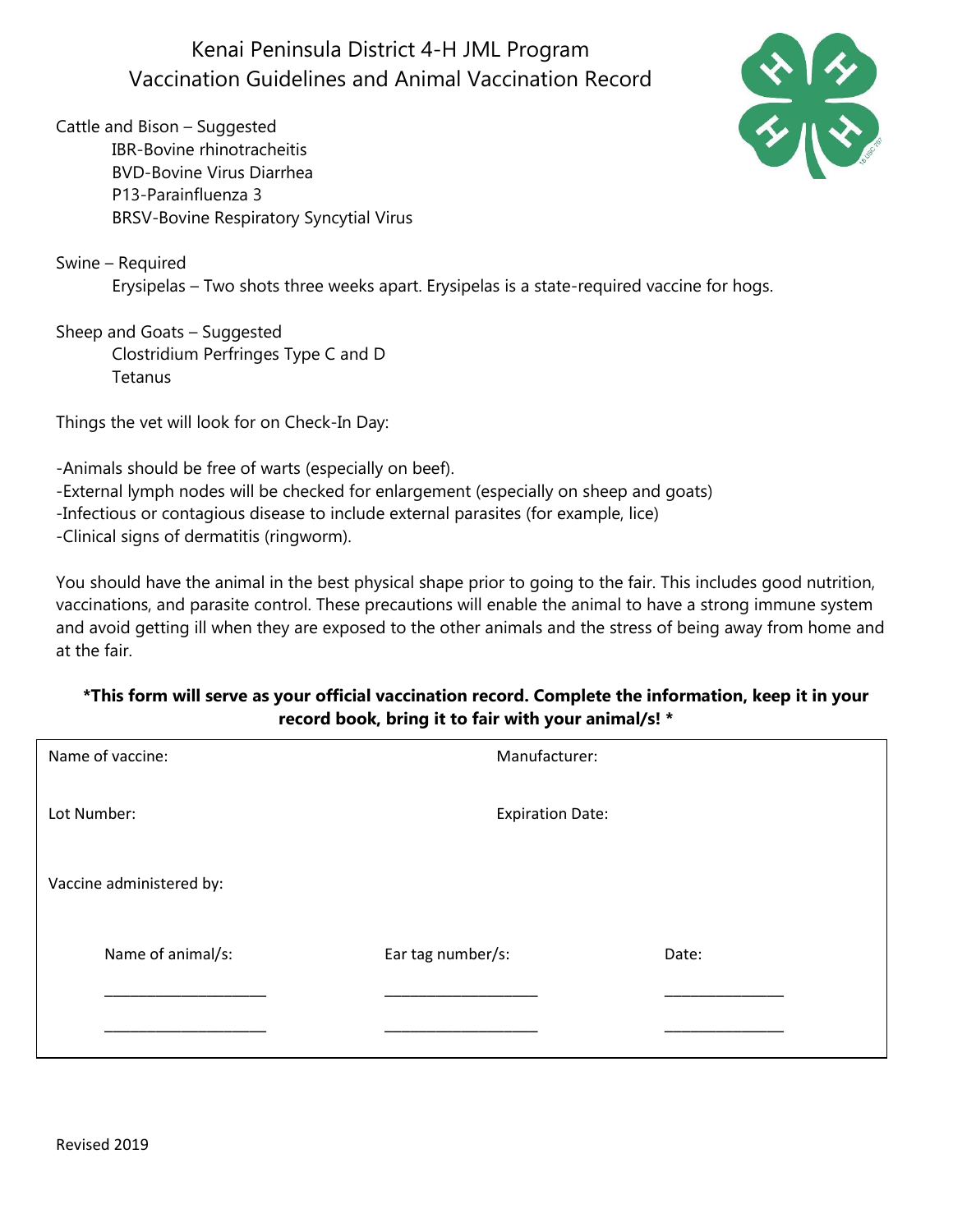Separate this page from your policies. Please sign it after you have read, understand, and agree with the KP 4-H Junior Market Livestock Program Policies. **This sheet is required for your file!**

Keep your policies with your records and refer to them when you have questions. Familiarizing yourself with them will help make you a well-rounded JML'er and will help our program go and grow!

YOU make our best better in JML in KP 4-H! Here's to a great year of learning and a great 2021 auction!

My parents and I have discussed these rules and policies. We understand that if the rules and duties are not followed, our animal/s will not be auctioned and the ability to show in future years may be forfeited.

~

| JML'er                                    | Date |
|-------------------------------------------|------|
|                                           |      |
| Parent/Guardian_                          | Date |
|                                           |      |
| Superintendent/KP 4-H Program Coordinator | Date |

# Due By May 31, 2021



*UA is an AA/EO employer and educational institution and prohibits illegal discrimination against any individual: [www.alaska.edu/nondiscrimination/](http://www.alaska.edu/nondiscrimination/)*